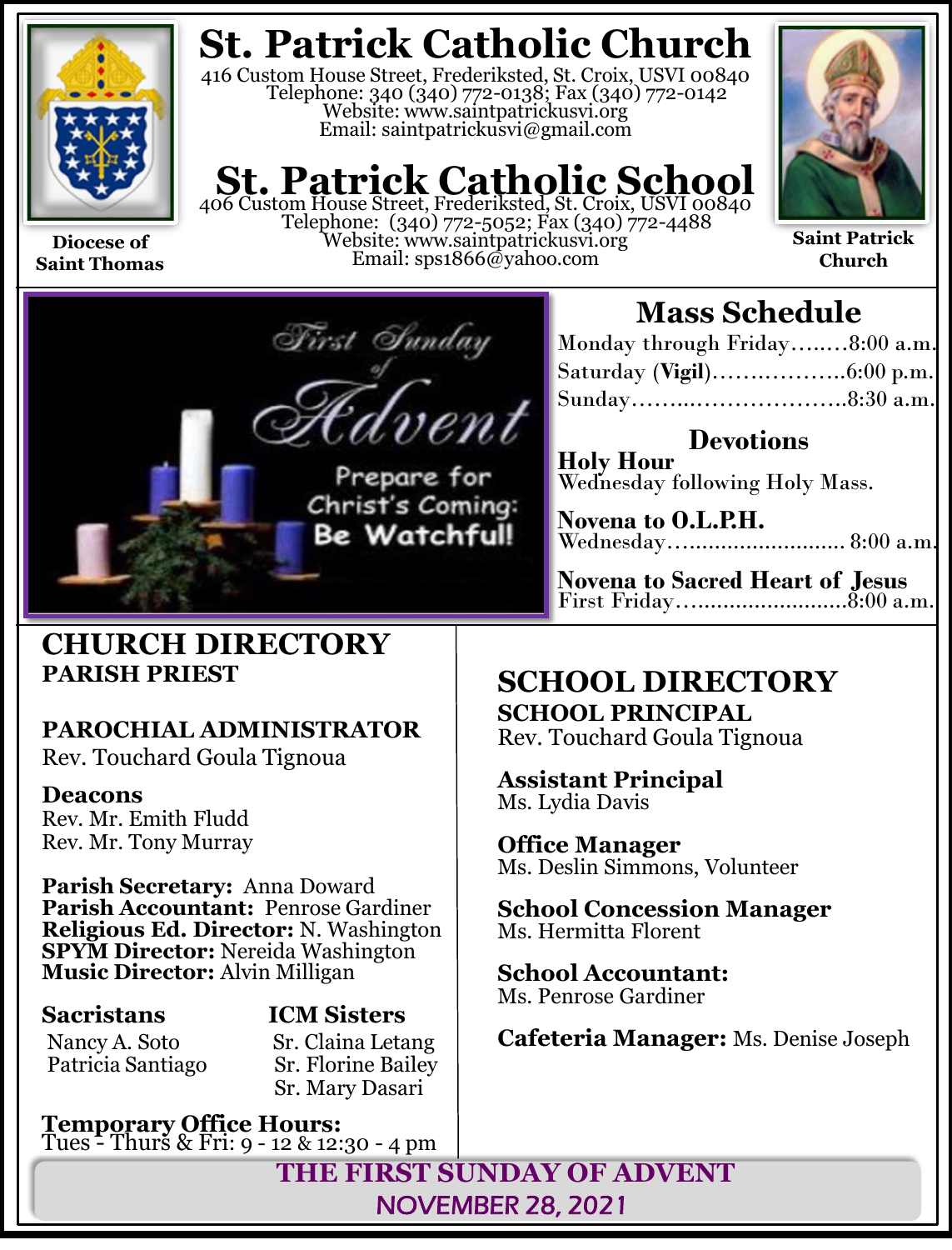# **THE FIRST SUNDAY OF ADVENT NOVEMBER 28, 2021**

# **MASS INTENTIONS**

| where higher and the                                                  | <b>OF THE WEEK</b>                  |                    |
|-----------------------------------------------------------------------|-------------------------------------|--------------------|
| <b>SATURDAY, November 27</b>                                          |                                     |                    |
| 6:00 PM. + Andre J. Duval, Repose of Soul, Rb Duval family            | <b>SUNDAY:</b>                      | Jer 33:14-16       |
|                                                                       |                                     | 1Thes 3:12-4:2     |
| <b>SUNDAY, November 28</b>                                            |                                     | Lk 21:25-28,34-36  |
| 8:30 AM. - Terrance Gordon, Birthday Blessings, Rb Family             |                                     |                    |
| Gisselle & Terrell Blackwood, Birthday Blessings,                     | <b>MONDAY:</b>                      | $Is 2:1-5$         |
| <b>Rb Grandfather</b>                                                 |                                     | Mt 8:5-11          |
| MONDAY, November 29                                                   |                                     |                    |
| 8:00 AM. + Andre P Duval, Repose of Soul, Rb Jeanne Garcia            | <b>TUESDAY:</b>                     | Rom 10:9-18        |
|                                                                       | <b>Saint Andrew, Apostle</b>        | Mt 4:18-22         |
| TUESDAY, November 30                                                  | <b>WEDNESDAY:</b>                   | Is 25:6-10         |
| 8:00 AM. - Gregory Leonard, Birthday Blessings, Rb Eloise<br>Benjamin |                                     | Mt 15:29-37        |
| <b>WEDNESDAY, December 01</b>                                         |                                     |                    |
| 8:00 AM. - Anna Doward & family, In Thanksgiving, Rb A.               | <b>THURSDAY</b>                     | Is 26:1-6          |
| Doward                                                                |                                     | Mt 7:21,24-27      |
| THURSDAY, December 02                                                 |                                     |                    |
| 8:00 AM. - Marian Francois, Birthday Blessings, Rb Merle              |                                     |                    |
| Seepersad                                                             | <b>FRIDAY</b>                       | Is 29:17-24        |
| FRIDAY, December 03                                                   | <b>Saint Francis Xavier, Priest</b> | Mt 9:27-31         |
| 8:00 AM. + Ramona Garcia, Repose of Soul, Rb Garcia family            |                                     |                    |
| <b>SATURDAY, December 04</b>                                          | SATURDAY:                           | Is 30:19-21,23-26  |
| 6:00 PM + Beryl Raymond, Birthday Remembrance, Rb Dianne              | <b>Saint John Damascene, Priest</b> | Mt 9:35-10:1,5,6-8 |
| Henderson                                                             | & Doctor of the Church              |                    |

## *PRAY FOR THE SICK & SHUT-INS*

### *Please pray that they may find comfort and healing in Christ.*

Steve Alexander, Olivia Anger, Nicholas Andrew, Marilyn Bailey, Eric Belcher, George Bondieumaitre, Debra Bruce, Virginia Burke, Fred Calvillo, William Carino, Ninon Gussman Carr, Norma Carillo, Paulette Christopher, Victorino Cruz, Matthew Donelley, Anna D'Souza, Norma Dyer, Harold Fisher, Sr. Kimberly Fludd, Johnetta Goodloe, Sarah Gordon, Dr. Amy Hardin, Enis Hilaire, Urla Isaac, Lidia Jiminez, , Eleanor Johnson, Alma John, Ann Joseph, Electra Joseph, Edwin Josiah, Jeannie Krigger, T'Agho Lopez, Chamarla Louis, Felina Artigo, Gwendolyn Lucas, Kathleen Smith-Maccow, Marla Matthew, Carlos Matus, Luz Melendez, Beverly Nesbitt, Bevon Nicholas, Marilyn Nicks, Ann Parris, Fr. Simon Peter, Geralda Pickering, Michelle Gibbs Riviere, Carmen Russell, Henrietta Sandy, Jose Manuel Santana, Martha Lena St. Juste, Eric Thomas, Juan Valentin, , Vincent Urgent, Inez Walker, Deacon Oliver Washington, Ann Weikel, Inez Williams, Simeon Williams, Curtis Williams, Joseph Wilson, Ingerborg McIntosh, William Lang, Anita Pulpul & Kemit Lewis, Noel Lercana & Bertille Samuel, Lewis Eugene, & Vilma C. Johnson, Fanny Andrews Clarke, Kesha Tatum.

*(Please call the Church Office to add or remove names to/from this list Church)*

## **MASS ATTENDANCE – NOVEMBER 20 & 21**

**Saturday** 6:00pm Holy Mass 33 **Sunday** 8:30am Holy Mass 89. Total 122

## **Preserve the Past Campaign in Progress**

Our Church restoration project is in progress and your contribution is still welcome. Please call the church office or contact a minister of hospitality for the contribution envelope.

### **SECOND COLLECTION FOR THE MONTH OF NOVEMBER**

**SCRIPTURE READINGS** 

| School SupportNov 06-07      |
|------------------------------|
| Property Insurance Nov 13-14 |
| C C H DevelopmentNov 20-21   |
| Maintenance Fund Nov 27-28   |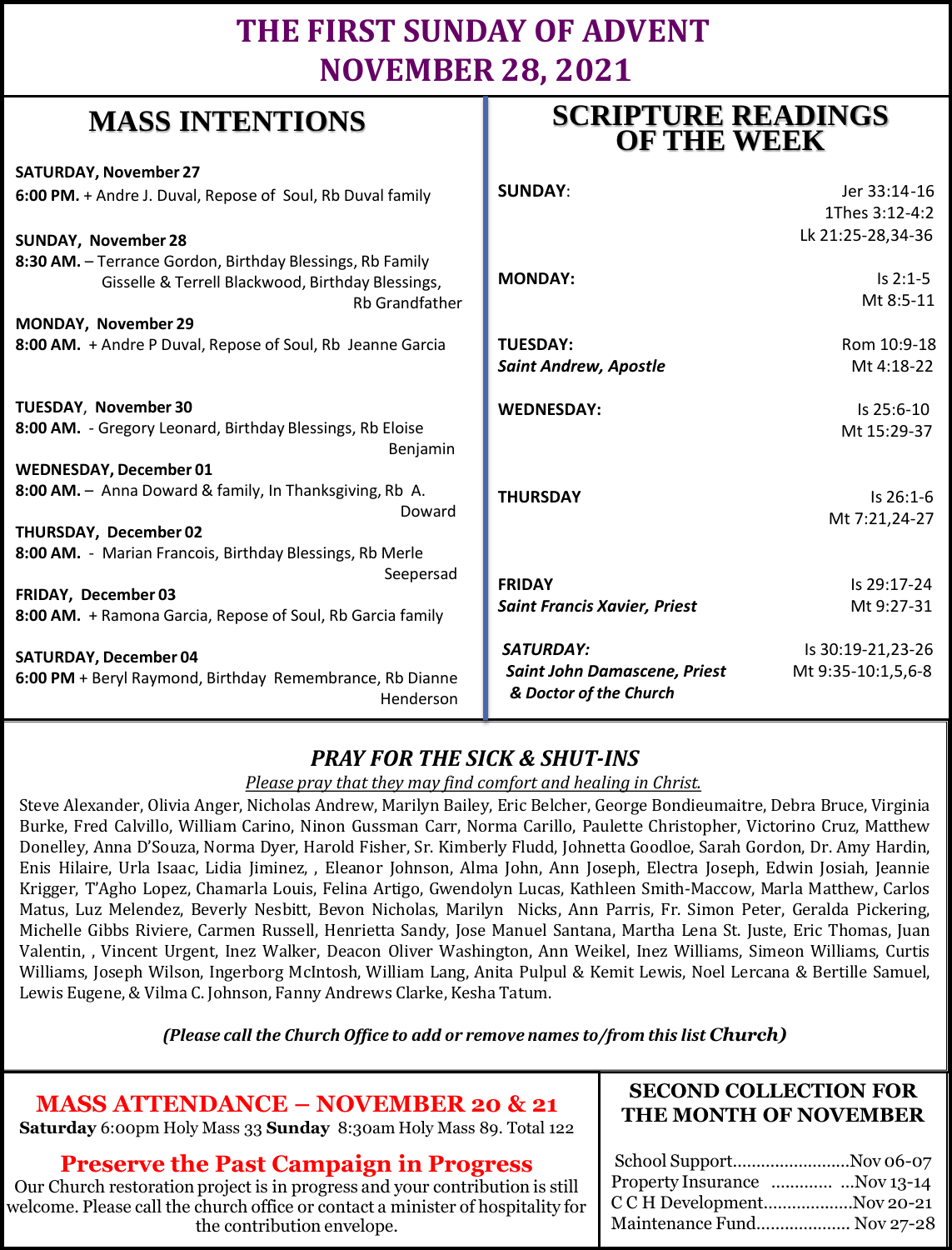# Announcements



### **Seven Days Sanctuary Lamp Devotion**

The Sanctuary Lamp which burns in the Sanctuary of our church, the reminder of the Lord's Presence in the Most Holy Eucharist, will burn from November 28th to December 4<sup>th</sup> For Claudia Brown & Family, in Thanksgiving for God's Blessings upon our family, requested by Claudia Brown.

### **Christmas Raffle Count Down**

The drawing date for our Raffle is drawing very near just one month away on Christmas Day. Please remember to turn in sold Ticket Stubs & Money after weekend Holy Masses or in the church or school office. We need all your ticket stubs and money now to ensure we'll have all the prizes.

### **Holy Season of Advent**

As we begin this new Liturgical Year and this Holy Season of Advent, let us make an extra effort to prepare our hearts to welcome Jesus. Today we'll light the first Purple Candle which symbolizes Hope – the anticipation of Hope in the coming of the Lord Jesus Christ.

### **Lighting of the Advent Candle (1 st Week of Advent)**

6:00 PM: Rodney Felix 8:30 AM: CCD Student **Lighting of the Advent Candle (2 nd Week of Advent)** 6:00 PM: Claudia Brown 8:30 AM: Beverly Fervier

#### **Youth Sunday**

The Fourth Sunday of each month has been designated as Youth Sunday. We take this opportunity to thank all the youths who have been faithful in animating the liturgy and f participating fully at Holy Mass. We encourage parents to bring your children to Sunday Holy Mass, especially on Youth Sunday.

#### **2022 Offertory Envelopes**

The 2022 Offertory Envelopes are ready to be picked up at the rear of the church . The are in Numerical Order with your Name & Your Number. If you do not see your name, please contact the church office. We encouraged you to use your Offering Envelopes.

### **Bulletin announcements must be submitted to the Church Office by Wednesday at noon**

# Parish Information

### **Sacrament of Baptism**

Fourth Sunday of each month. Please register your children at the Church Office. Present a copy of the child(ren) birth certificate(s). Classes for parents & godparents are on the 1st, 2<sup>nd</sup> and 3<sup>rd</sup> Tuesday from 6:00 p.m. until 7:00 p.m. each month.

### **Sacrament of Marriage**

Please make arrangements with parish priest 6 months before your wedding.

### **Confraternity of Christian Doctrine (CCD) Classes**

Classes are held every Sunday during the school year and begin with attendance and instruction in the classroom following 8:30 a.m. Holy Mass.

### **Rite of Christian Initiation of Adults (RCIA) Classes**

RCIA is the journey of faith by which interested persons become members of the Roman Catholic Church. The program instructs adults to enter into full communion with the Catholic Church through Baptism and/or Confirmation and Holy Communion. To register, please call the church office at (340) 772-0138.

### **Sacrament of Penance**

Confession is the sacrament that allows us to admit our faults and develop humility, but the most profound part is we get to experience Christ's gift of mercy.

Weekdays……………….…………….... 15 min. before Holy Mass Weekends………………………………. 30 min. before Holy Mass

### **Funerals**

All funeral services begin at 10:30 a.m. Viewings at 9:30 am. No funerals are held on weekends. Arrangements must be made with the Church before funeral arrangements with the funeral home.

#### **Sacrament of the Anointing of the Sick**

Please call the rectory at (340) 772-0138 whenever a family member or friend is seriously ill or hospitalized.

#### **Parish Registration**

Parishioners who are 18 years and older are invited to register at the Church Office as well as become active and contributing members. We would like to maintain an upto-date listing of all St. Patrick parishioners. Registration also helps in providing quick services for the request and proof of miscellaneous church letters for individuals, Baptism, Confirmation, etc.